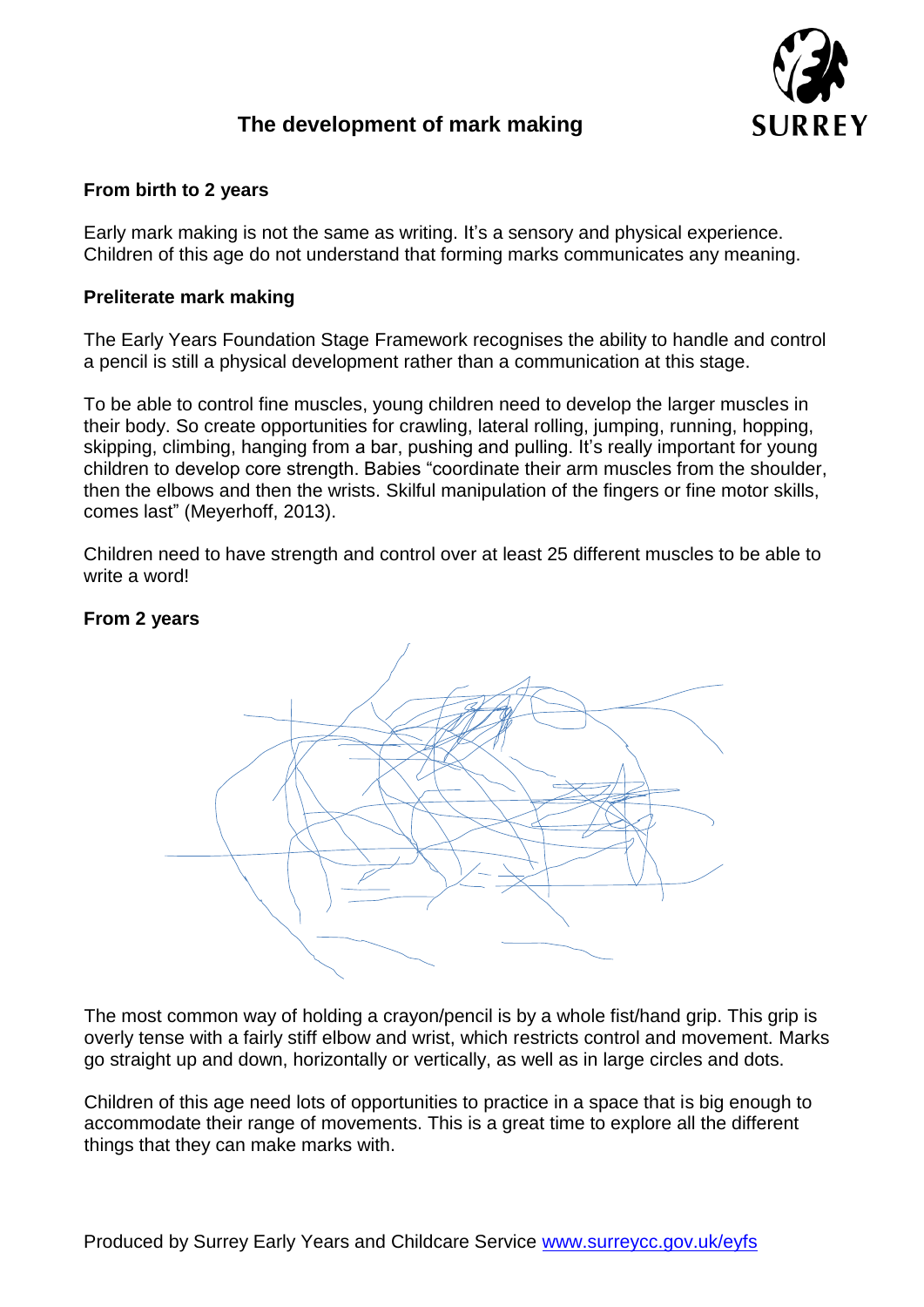# **2-3 years mark making for meaning**



Children begin to make marks for meaning, which are usually for writing and drawing. They are starting to make connection between print and drawing within the environment and the fact that symbols they see, carry meaning. Even though their marks making often bears no resemblance to print, they are gaining more control over their muscles and the direction they want their marks to go. They can often tell you about the marks they make. It is useful to give meaning to the marks they tell you about.

# **3-4 years directional through to symbolic writing**



Even though children's marks do not fully resemble recognisable letter and number shapes, they will often make marks in the direction print is being read, written or displayed in front of them. Children who are very familiar with print and are read to on a regular basis often